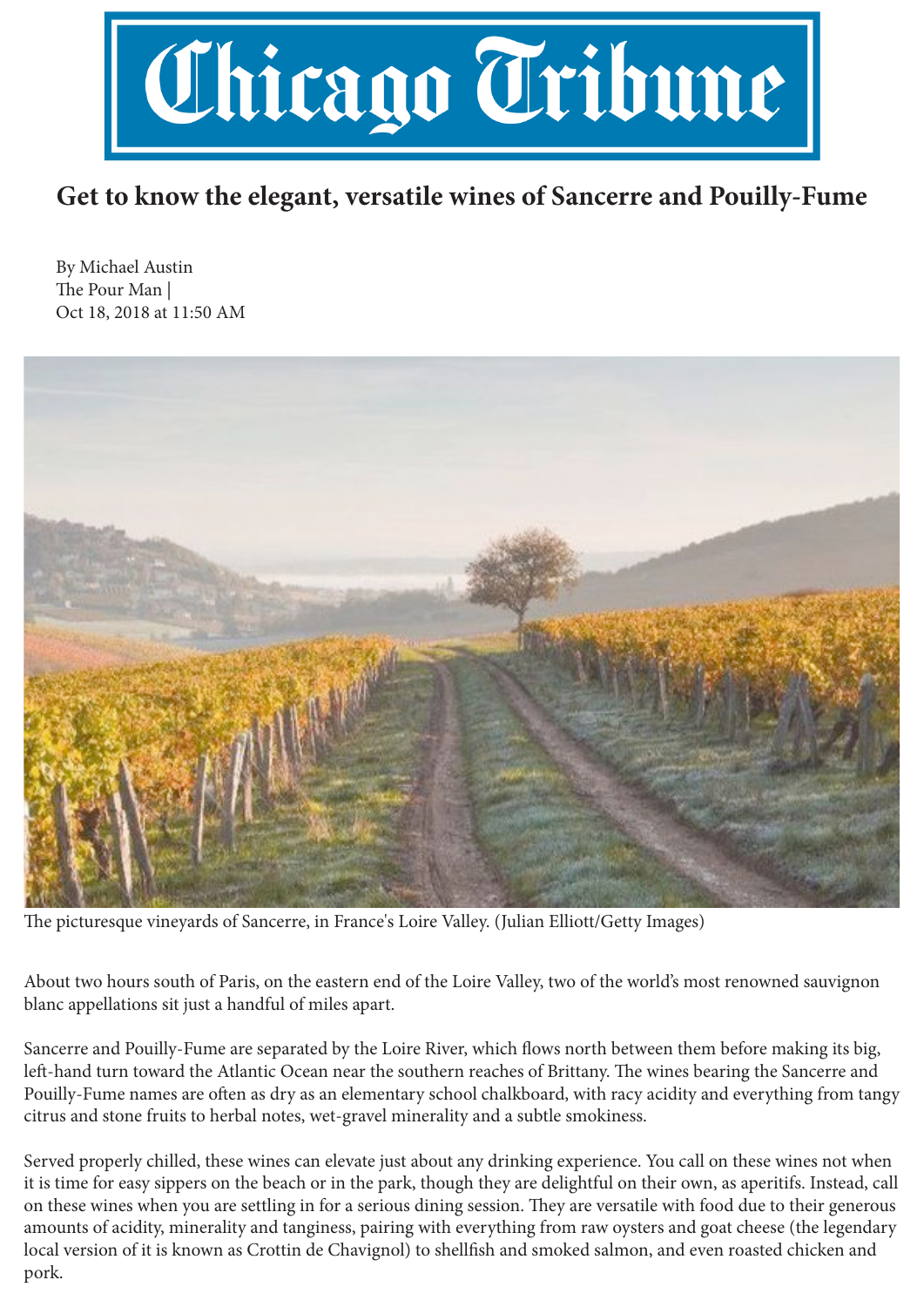## Chicago Tribune

You can probably handle the pronunciation of Sancerre without any help, but if you want to say Pouilly-Fume correctly, say "poo-YEE foo-MAY." The various limestone and clay soils that dominate the two appellations contain fossilized seashells in spots — the chalky Kimmeridgian soil that the Chablis region is famous for and flint in others, all of it contributing to the distinct character of these wines.

That flinty clay soil contributes to Pouilly-Fume wines' reputation for offering gunflint or smoky notes. The French word "fume" translates to "smoke," and some will claim that the word's usage in Pouilly-Fume is a reference to that smoky character. But it's far more likely that the inspiration for the "-Fume" in Pouilly-Fume is actually the grayish-white film that sometimes appears on the sauvignon blanc grapes in the vineyards on that (east) side of the river.

[Most read] Second stimulus check updates: Pelosi reports some progress ahead of deadline for reaching preelection deal, but COVID-19 relief bill may be far off »

These are old appellations, established in 1936 (Sancerre) and 1937 (Pouilly-Fume), and their wines have been beloved locally, and on the restaurant and sidewalk-cafe tables of Paris, for decades. Despite Pouilly-Fume's reputation for offering distinct smoky notes, in many cases Sancerre and Pouilly-Fume wines are so similar that most people cannot tell them apart. For seasoned local experts, identifying these two similar styles is not a problem, but for the rest of us, the lines between them can delightfully blur. One is as bright, fresh, complex, perfumed and piercing as the next.

Speaking of wines being confused for one another, don't mix up your Pouilly-Fume with your Pouilly-Fuisse, the white wine appellation in the Burgundy region of France. Different place, different grape, different wine.

If you're wondering where "Fume Blanc" fits into all of this, well, those wines are related but a world apart from the sauvignon blancs of the Loire Valley. Fume blanc is the name coined by Robert Mondavi for his woodkissed California sauvignon blancs. Other New World sauvignon blanc producers have adopted the Fume Blanc name and wine style, and many of those are fine versions of sauvignon blanc. But they are related to Pouilly-Fume only in that they share a grape variety and a portion of their names. To further complicate things, sauvignon blanc grapes and the local wines made from them are sometimes referred to as "Blanc Fume" or "Blanc Fume de Pouilly" in the Loire Valley.

It can be a little confusing. There is, however, no confusion around the idea that Sancerre and Pouilly-Fume are two of the world's leading examples of this varietal wine style.

Don't save many spots in your cellar for these wines — just cool them down, and drink them as soon as you take possession of them. For the most part, they are not known for their aging ability (though some certainly can be aged) and usually are best drunk as young and fresh as possible, within a few years of bottling. [Most read] 'Log off! Log off!' teacher orders students when sexual assault livestreamed during first grader's remote learning class »

Below are notes from a recent tasting of Sancerre and Pouilly-Fume wines. They are listed in ascending order according to price.